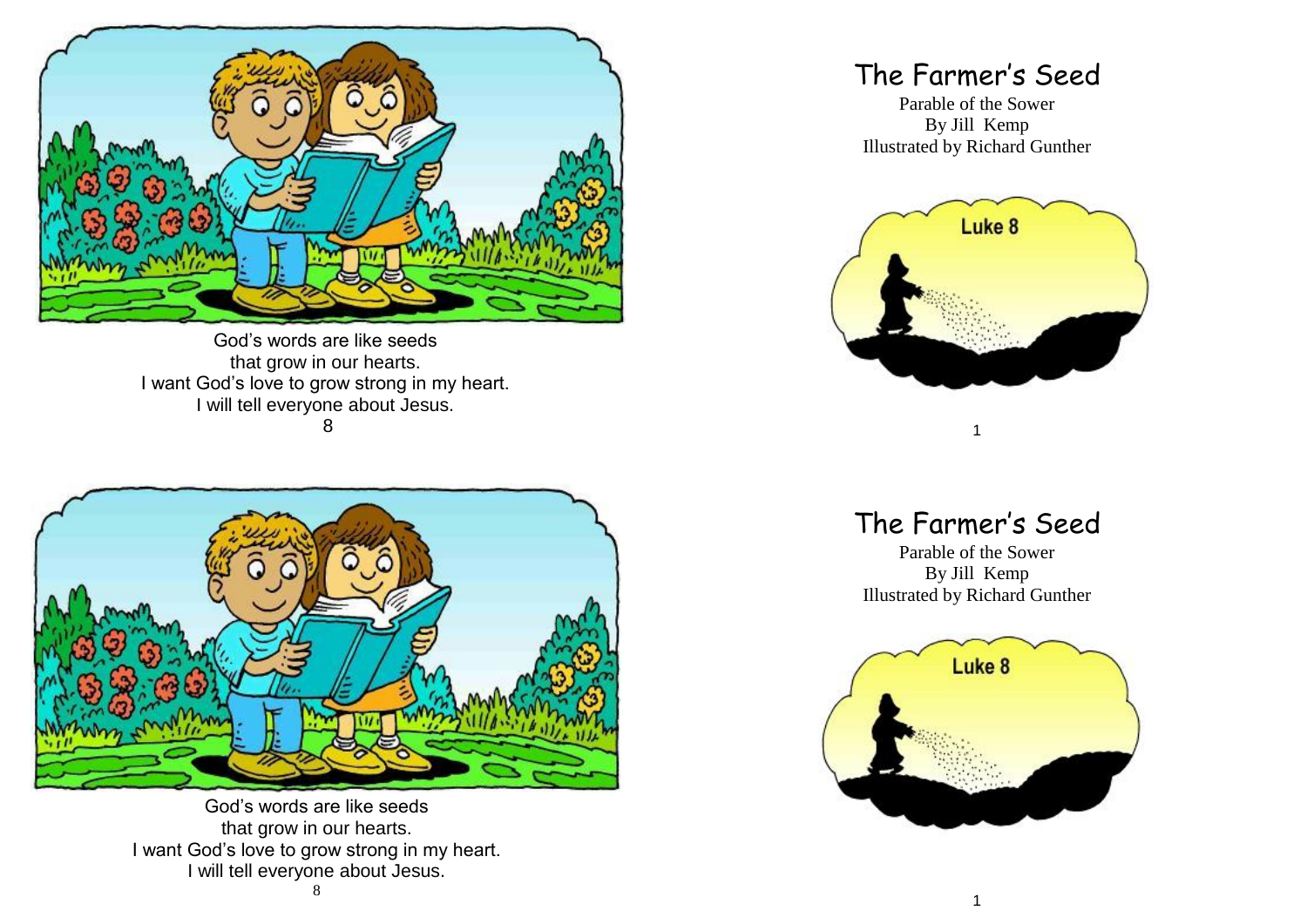

Jesus told a story about a farmer who scattered some seed in a field. He wanted the seed to grow well so he would get a big harvest. 2



But some seed fell onto good ground and grew into big, strong plants. The plants had lots of new seed for the farmer's harvest. 7



Jesus told a story about a farmer who scattered some seed in a field. He wanted the seed to grow well so he would get a big harvest.



But some seed fell onto good ground and grew into big, strong plants. The plants had lots of new seed for the farmer's harvest.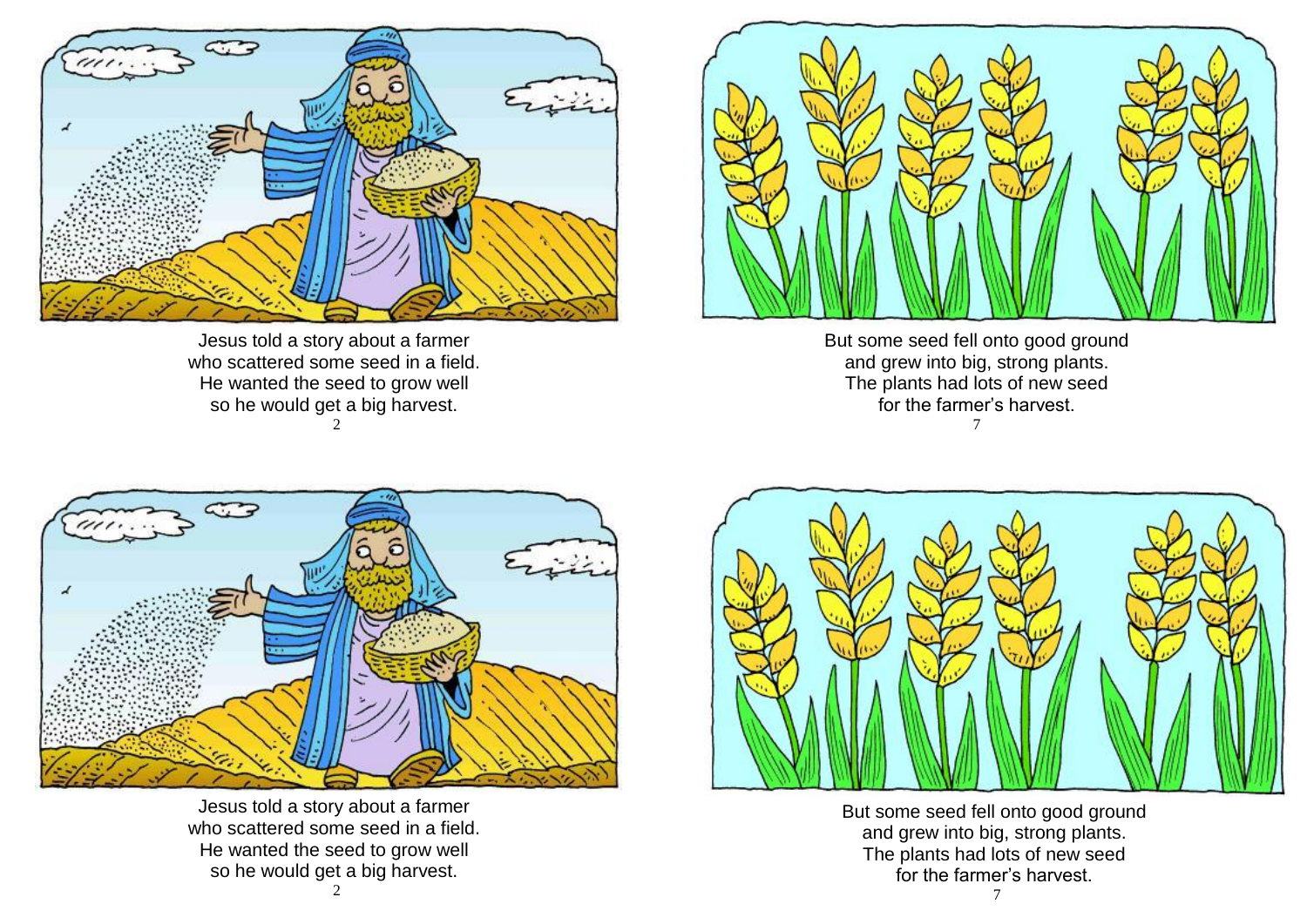

Some seeds fell between weeds. The weeds grew bigger than the new plants and they had no room to grow. 6



Some seed fell on the path and it got squashed when someone stood on it. That seed didn't grow. 3



Some seeds fell between weeds. The weeds grew bigger than the new plants and they had no room to grow.



Some seed fell on the path and it got squashed when someone stood on it. That seed didn't grow.